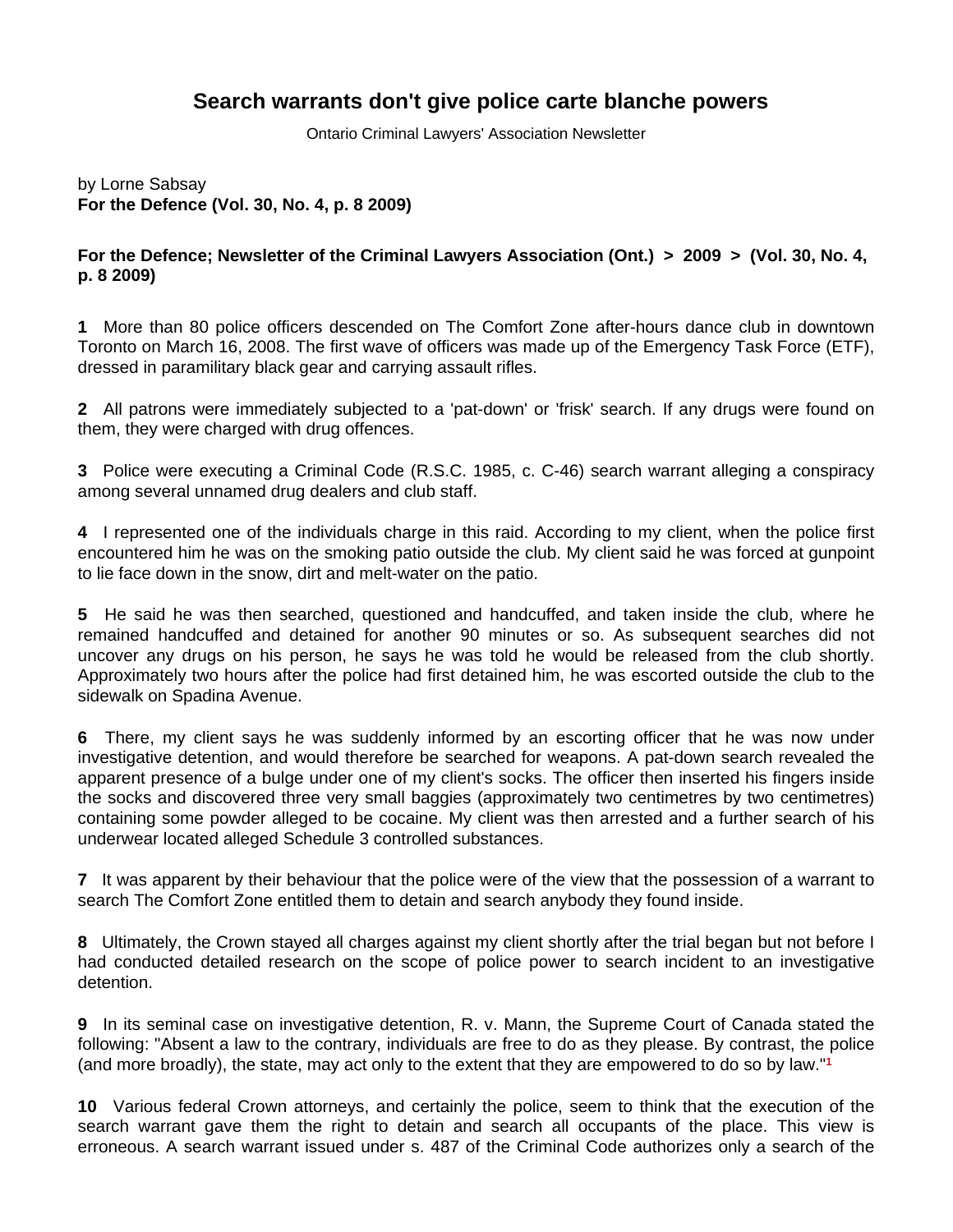premises and not the occupants therein. The Comfort Zone search warrant was a Criminal Code one, and therefore did not authorize the search of anybody inside.

**11** A warrant issued under s. 11 of the Controlled Drugs and Substances Act (CDSA), does authorize the search of persons found in a place being searched. However, even in that case, the officer may only search an occupant where he or she "has reasonable grounds to believe that any (such) person ... has on their person any controlled substance ... (etc.)." Even with a CDSA s. 11 search warrant then, the police would not have blanket authority to search everyone found in the club, only those for whom the requisite reasonable grounds existed. The case law suggests that there has to be specific reasonable grounds to believe that the individual has contraband on their person.

**12** At The Comfort Zone, the fact that the police were looking for drugs did not give them the authority to take advantage of the CDSA search-of-person provisions. As the Supreme Court of Canada held in R. v. Grant,**<sup>2</sup>** where the warrant is obtained under s. 487, the police must execute it in accordance with the Criminal Code and cannot resort to the special provisions in the CDSA.

**13** Even prior to the decision of the Supreme Court of Canada in Mann, the scope of investigative detention was articulated by the Ontario Court of Appeal in the seminal case of R. v. Simpson<sup>3</sup> and other similar cases decided by various provincial courts of appeal throughout Canada.

**14** In 2001, the Manitoba Provincial Court, dealing specifically with the issues of search warrants and investigative detentions, stated the following in the case of R. v. Kirby:**<sup>4</sup>**

On the basis of the jurisprudence above, I am not satisfied that the doctrine of investigative detention applies to authorize the detention of individuals found in premises where a search warrant is executed, including individuals such as the accused, who are suspected of a criminal activity. If Mr. Kirby could be detained under such a doctrine, every person suspected could be detained while a search warrant is executed, when grounds for arrest do not exist.**<sup>5</sup>**

**15** Indeed, the court in Kirby noted that in Criminal Pleadings and Practice in Canada, 2nd edition, (Aurora, Ont.: Canada Law Book, 2001) by Mr. Justice E.G. Ewaschuk, the author summarizes the general principle as follows:

A search warrant authorizes the search of premises or property specified in the warrant. A search warrant does not, however, authorize the search of persons on the specified premises or property so that such persons cannot be searched in the absence of a statutory power to do so or in the absence of a search incidental to an arrest.

**16** In Search and Seizure Law in Canada (Toronto: Carswell, 1990) by Scott Hutchison and James Morton, the authors state the following:

... generally, peace officers have no special authority over persons found in premises while being searched pursuant to a search warrant. Absent an arrest, persons found on premises being searched are not subject to a search by executing officers. Occupants are entitled, in general, to leave the premises being searched.

17 In the case of Levitz v. Ryan,<sup>6</sup> the Ontario Court of Appeal recognized a limited right of police to keep the owner of a premises being searched under reasonable surveillance to ensure that he or she did not interfere with the search or otherwise secrete or destroy evidence.

**18** Provincial Court Judge Smith said the following about the principle enunciated in the Levitz case: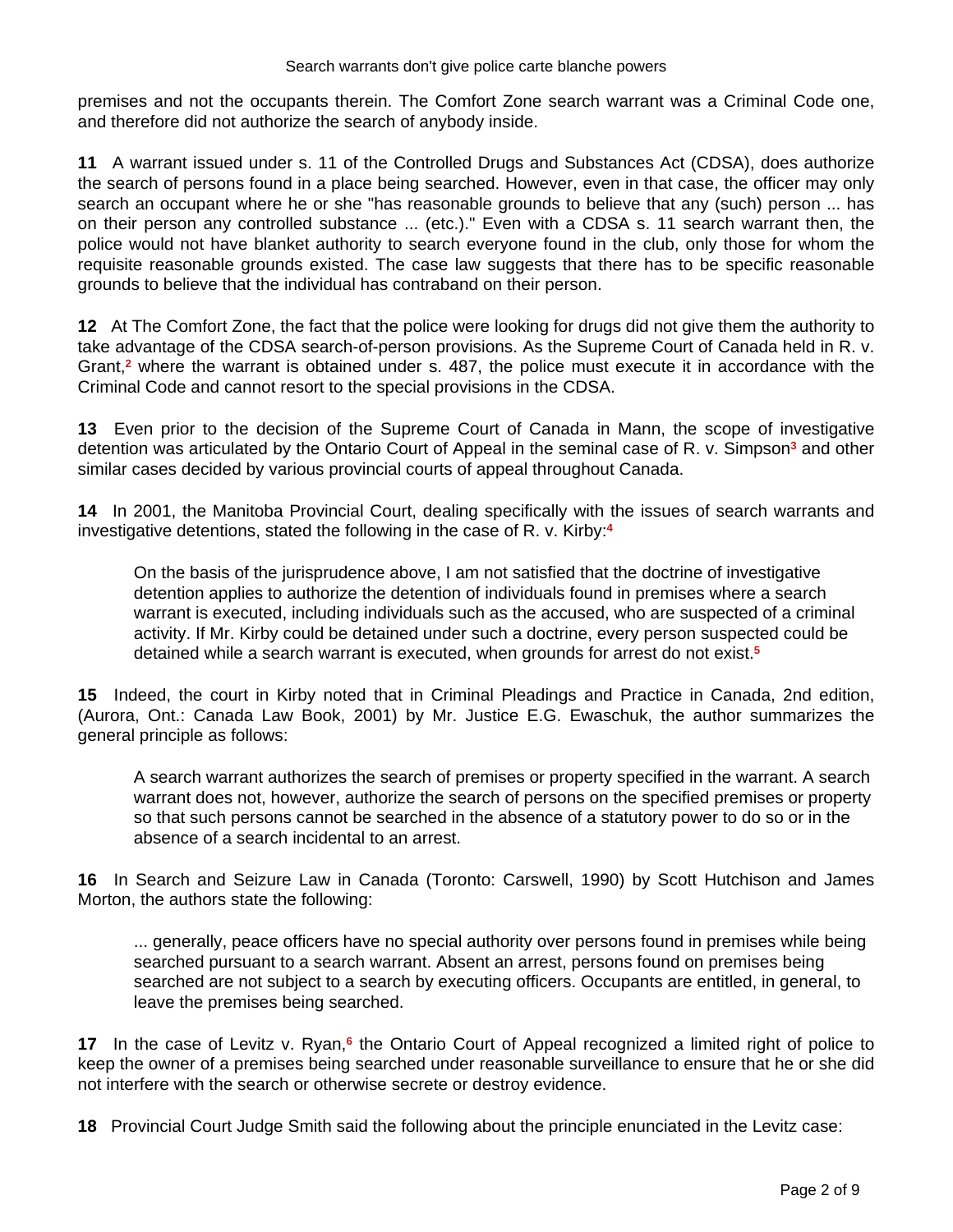This does not mean, as the officers in this case seem to believe, that a search warrant ipso facto justifies the detention of any person, including the target of the investigation, and automatic personal searches of individuals... for any weapons or property or anything else that may be of concern to police. On the contrary, there must be reasonable grounds to believe that the person to be searched may be armed or dangerous; the police must have such safety concerns in mind and the search must be limited in scope to a search for weapons. Such a limited right of personal search provides the appropriate balance in this context.

**19** In The Comfort Zone case, the only weapons in evidence in the whole club were those being held by police officers. Indeed, the ETF report on The Comfort Zone shows that not a single weapon was located during the raid. Moreover, since most of the patrons were dressed for dancing, it was easily discernable whether they were holding or carrying any contraband on their person.

**20** In Levitz itself, the Ontario Court of Appeal clarified the reasonable surveillance rule:

It is not intended to apply, and I do not intend to apply it, to cases where the detention of occupants of premises under search is in the circumstances unreasonable and incapable of being regarded as a "necessary part of the search authorized."

**21** In the 1996 case of R. v. Thompson,**<sup>7</sup>** Provincial Court Judge MacDonnell (as he then was), considered the admissibility of crack cocaine found in the possession of Thompson on the patio of an apartment that was subject to a Narcotics Control Act (R.S.C. 1970, c. N-1) search warrant. The officer who encountered Thompson on the patio was of the belief that the warrant entitled him to search Thompson even though the officer did have any reasonable grounds to believe that Thompson had committed an offence (indeed, he had no information at all about the accused). In excluding the evidence, Justice MacDonnell stated:

It is plain that (the searching officer), did not believe that he required reasonable grounds to arrest the accused in the circumstances; he believed that where the police enter a place under the authority of a narcotics search warrant, they are entitled - prior to conducting the search - to arrest everyone found within that place for possession of a narcotic. Further, even if Constable Habuda had believed that he had reasonable grounds to arrest the accused, there is nothing in the record which could have lead a reasonable person to come to that conclusion. Therefore, the arrest was unlawful, and the search of the accused cannot be justified under the common law power to search as an incident to a lawful arrest.**<sup>8</sup>**

**22** The search was ultimately found to be unreasonable under s. 8 of the Charter and the narcotics found were excluded under s. 24(2) of the Charter. It is interesting to note that the former Narcotics Control Act, s. 11, did not contain the same explicit requirement that s. 11 of the CDSA does: that the police must have reasonable grounds before they can search a found-in. Crown counsel in the Thompson case conceded that such a requirement should be read into the section. Under the CDSA, the existence of reasonable grounds to search a found-in during the execution of a search warrant is mandated by statute.

23 In the case of R. v. Gogol,<sup>9</sup> Justice Fairgrieve ruled in relation to a case where the accused, an elderly woman, was detained for some two hours with her hands handcuffed behind her back during the execution of a search warrant on her premises. Once again, police were of the view that they could handcuff Ms. Gogol as a precautionary measure to ensure that she did not interfere with the search of her premises. Although there was no evidence that she had tried to obstruct the police officers in searching the premises, she was nevertheless handcuffed. No explanation was given to her for the handcuffing, nor was she advised of her rights to counsel.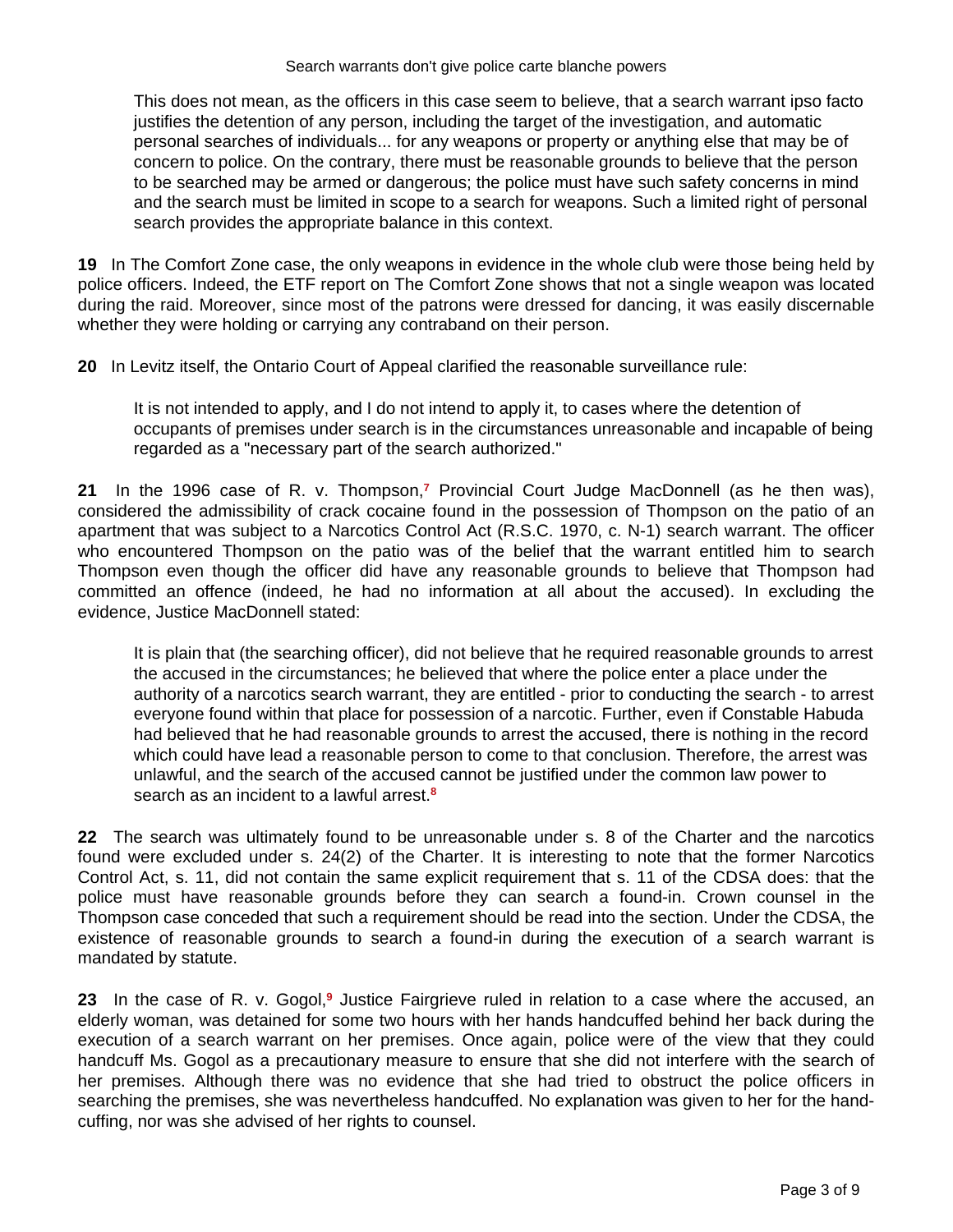**24** Justice Fairgrieve ultimately determined:

In this case, the unreasonable manner of conducting the search encompassed the use of unnecessary force against Ms. Gogol and the unwarranted destruction of her property (police had also engaged in acts of vandalism during the execution of the warrant). Section 8 was accordingly violated. The accused's rights under sections 9 and 10, I am satisfied, were also infringed during the execution of the search warrant.**<sup>10</sup>**

**25** In dealing with the issues of exclusion under s. 24, Justice Fairgrieve stated:

The seriousness of the Charter infringement has to be assessed. In my view, the violations here are extremely serious. It is outrageous, I think, that police officers would regard a search warrant as sufficient authority to handcuff an elderly woman and detain her for a protracted period either to prevent her from leaving her home or as an unjustified pre-emptive measure to prevent the mere possibility that a "basically co-operative person", as she was described in the evidence, might interfere with the search. It is more than a little alarming that Cst. Lee would testify that handcuffing occupants while premises are searched is a "routine thing" barely worthy of note. Equally shocking, I think, is the notion that in 1992 police officers could think that a person could be detained in this way without any consideration of the need to comply with s. 10 of the Charter. The court should not permit a search warrant to be misconstrued by police officers as a warrant for the arrest of the occupants of the premises, or as authority to disregard the rights that any other person under arrest would have

... A wilful failure to appreciate the limits of their powers and the obligation to treat members of the public with courtesy and fairness cannot be condoned by the court. None of the reprehensible police conduct here occurred in circumstances of urgency or necessity. It can only be described, in my view, as a wilful and flagrant violation of Ms. Gogol's rights.**<sup>11</sup>**

**26** The evidence of marijuana found during the search was excluded.

**27** The behaviour of the police in The Comfort Zone case involving the systematic routine handcuffing of patrons, merely because they happened to be in the night club being searched, constituted gross violations of those patrons' Charter rights.

**28** The decision of the Supreme Court of Canada in Mann makes it clear that neither the search warrant nor the imminent release of the accused could amount to a legal investigative detention. In Mann, the Supreme Court of Canada noted that "investigative detentions (must) be premised upon reasonable grounds. The detention must be viewed as reasonably necessary on an objective view of the totality of the circumstances, informing the officer's suspicion that there is a clear nexus between the individual to be detained and a recent or ongoing criminal offence."**<sup>12</sup>**

**29** It would be not enough to say that since there were certain people in the club suspected of engaging in drug dealing, that therefore anyone found in the club could lawfully be the subject of an investigative detention. To lawfully detain any individual inside the club, the police had to have reasonable grounds that a particular individual was, in fact, reasonably suspected of involvement in drug dealing. As the Supreme Court of Canada stated in Mann, "police officers may detain an individual for investigative purposes if there are reasonable grounds to suspect in all the circumstances that the individual is connected to a particular crime and that such a detention is necessary."**<sup>13</sup>**

**30** As the Saskatchewan Court of Appeal reiterated the limits of the police power to detain individuals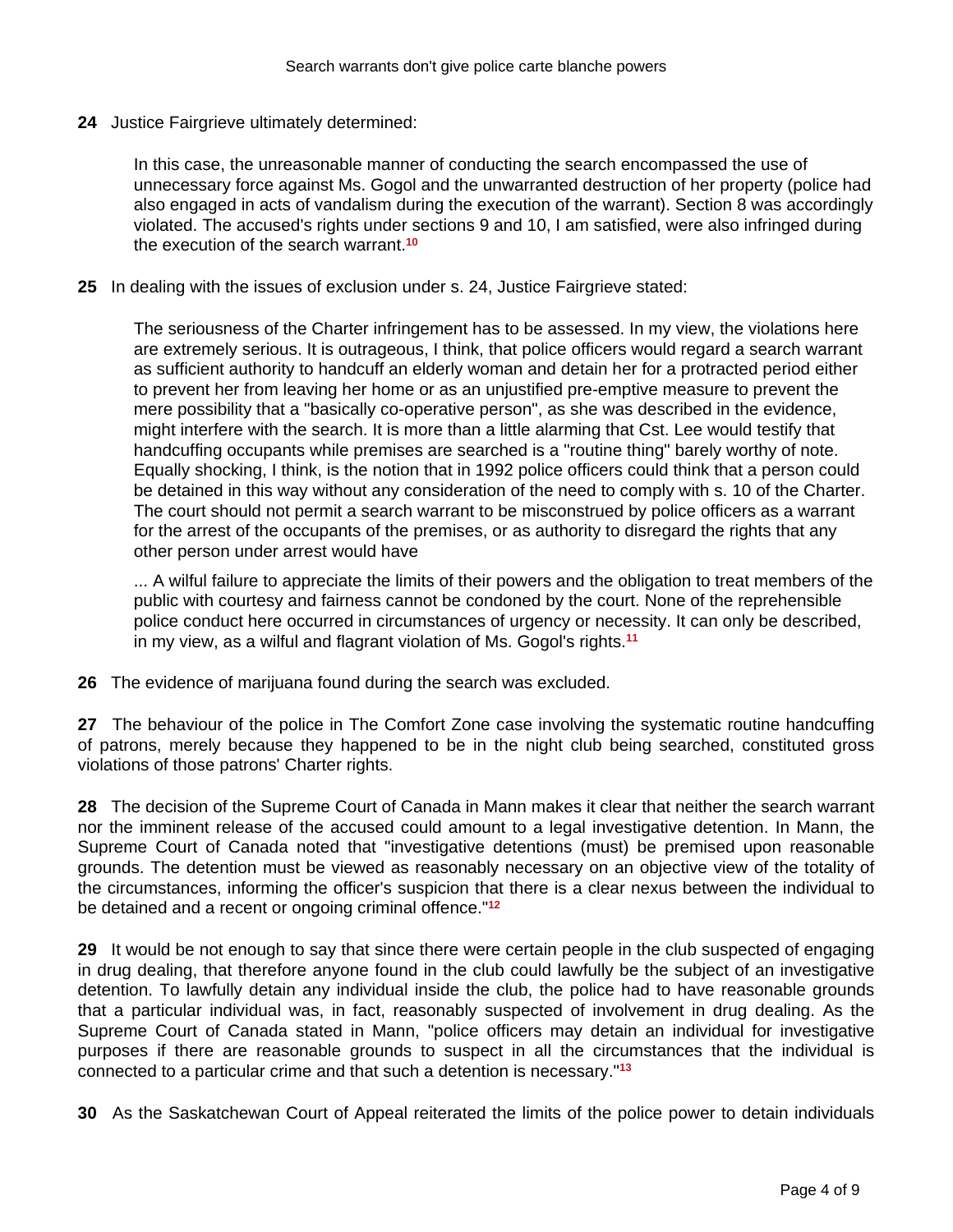for investigative purposes in R. v. Nguyen:

The court in Mann carefully placed strict limits on the use of investigative detention. There must be: (i) 'a recent or ongoing criminal offence'; and (ii) a 'clear nexus' between the detainee and that offence. Having satisfied these two criterion, the decision to detain must be "further assessed" against all of the circumstances to ensure that the detention was reasonably necessary. Investigative detention will not avoid Charter challenge if its purpose is to determine whether a crime has been or is being committed as opposed to determining whether the detainee is linked to a recent or ongoing crime.**<sup>14</sup>**

**31** In other words, if the police already have reasonable grounds to suspect that a particular patron was involved in the alleged conspiracy, that person might be lawfully subject to an investigative detention. If the police simply believed they might find evidence of a crime if they search everyone, they were not lawfully entitled to detain and thereafter search all occupants for evidence.

**32** As the Supreme Court of Canada stated in Mann:

The proximity of an individual in a so-called high crime area is relevant only so far as it reflects his or her proximity to a particular crime. The high crime nature of a neighbourhood is not by itself a basis for detaining individuals.**<sup>15</sup>**

**33** Association, in the form of being in the same dance club as those suspected of being either drug dealers or their assistants, could not lawfully form the basis of an investigative detention for those not specifically alleged to be drug dealers or co-conspirators. Many of the people searched (in fact the majority) in The Comfort Zone were ultimately released without charges as they were not found to either be complicit in any drug dealing or to have any drugs from that. This did not stop them from having been detained for hours.

**34** In the case of R. v. Morris, Mr. Justice Green dealt with the situation where the accused Morris was detained at gun-point as he drove his car up to a house which was about to be the subject of a Criminal Code search warrant. As Justice Green stated in the Morris decision: "The police rationale for their takedown of the defendant and the other occupants of his vehicle ... rested on their faith in the validity of the warrant to search Deane's home ..."**<sup>16</sup>**

**35** Justice Green noted that the suspect whom the police believed to be engaged in criminal activity was not the accused Morris, but the individual named Deane, whose house was, in fact, the object of the search warrant:

(T)o be clear, "the suspect" to whom such reasonable suspicion may have attached is Deane not the defendant, Morris. While there may have been "articulable cause" as it is put in R. v. Simpson, (1993), 12 O.R. (3d) 182 at 202 (C.A.), for an investigative detention and incidental search, that threshold is only upheld with respect to Deane. As regards the defendant, there was nothing other than his association with Deane to give rise to any scintilla of criminal suspicion.**<sup>17</sup>**

**36** It is still necessary to examine whether or not even a suspect lawfully detained can be searched. The police in The Comfort Zone appeared to believe that once detained, anybody could be lawfully searched for suspected drugs.

**37** The only search authorized as incident to an investigative detention is a pat-down search. It does not arise simply because a person is under investigative detention. As the Supreme Court of Canada stated in Mann: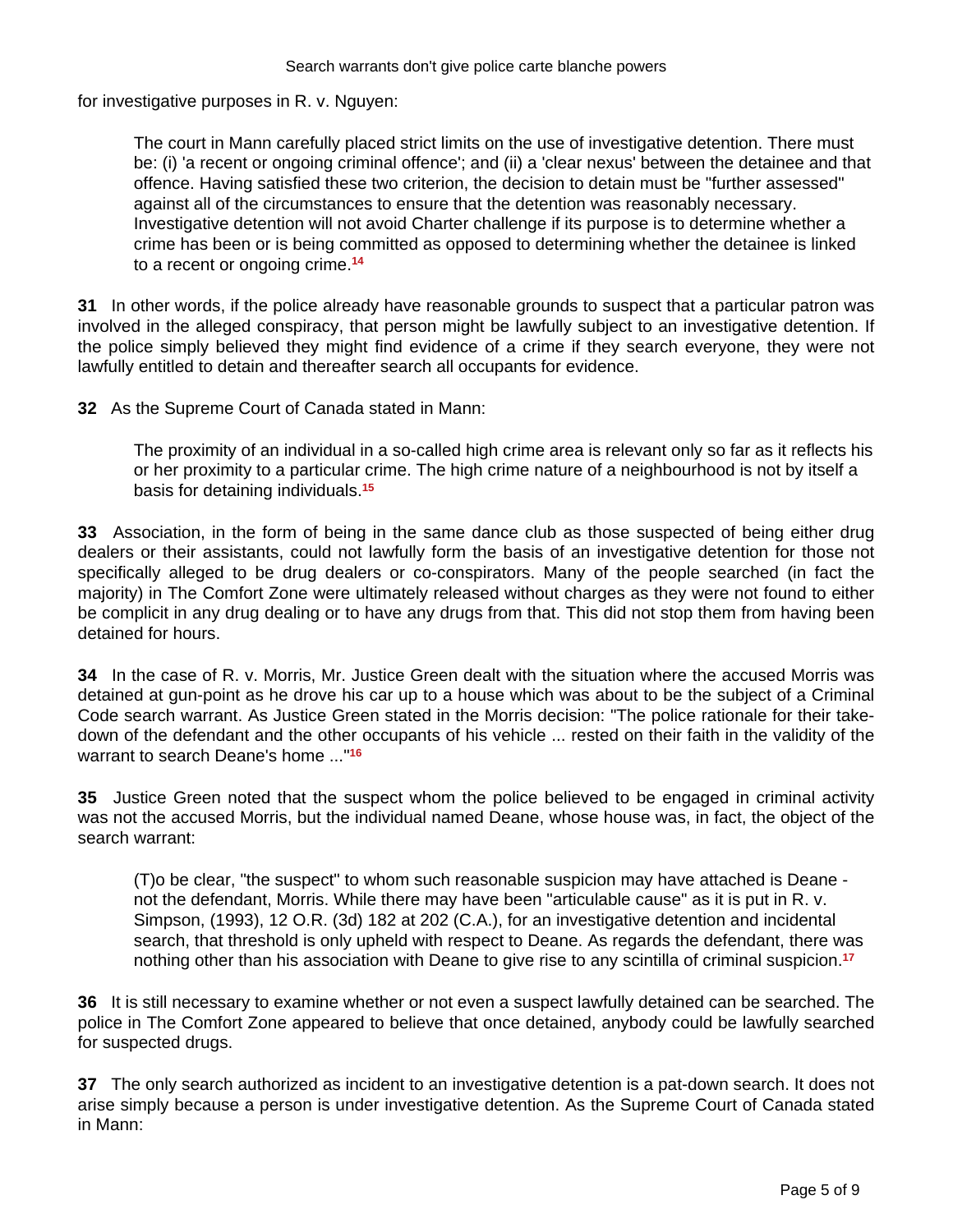Such a search power does not exist as a matter of course; the officer must believe on reasonable grounds that his or her own safety, or the safety of others, is at risk. I disagree with the suggestion that the power to detain for investigative searches endorses an incidental search in all circumstances ... The officer's decision to search must also be reasonably necessary in light of the totality of the circumstances. It cannot be justified on the basis of a vague or non-existent concern for safety, nor can the search be premised upon hunches or mere intuition.**<sup>18</sup>**

**38** The Supreme Court then goes on to indicate that searches incident to an investigative detention represent a "narrowly drawn authority to permit a reasonable search for weapons for the protection of the police officer, where he has reason to believe that he is dealing with an armed and dangerous individual..."**<sup>19</sup>** It would not thereafter be permissible for a police officer to say that he or she was aware that one or two armed and dangerous individuals may have been known to frequent the night club, and, therefore, everybody could be considered armed and dangerous, requiring universal searches for weapons.

**39** The Supreme Court clarified "the officer must not be acting solely on a hunch, but rather is required to act on reasonable and specific inferences drawn from the known facts of the situation. The search must also be confined in scope to an intrusion reasonably designed to locate weapons.**<sup>20</sup>** The search must be grounded in objectively discernible facts to prevent 'fishing expeditions' on the basis of irrelevant or discriminatory factors."**<sup>21</sup>**

**40** It is clear then, that absent, reasonable grounds to think that a particular patron in the night club (or any place to be searched, for that matter), is believed to pose a risk to the safety of the police officer, no search is permissible without engaging a violation of s. 8 of The Charter of Rights and Freedoms. And where such a search is held to be reasonable, the search for weapons must be a simple non-intrusive frisk, and must be brief in nature.

**41** Even where a valid search warrant is being executed, there are restrictions on the police use of force. In the case of R. v. Markowska, police executed a search warrant during the course of which they detained Ms. Markowski at gunpoint.**<sup>22</sup>** In commenting on the use of force and drawn handguns, the court noted that the police:

... had no information about the defendant's alleged role or to what extent, if any, the fact that she was charged with these offences represented a potential threat. At that time, Ms. Markowski had no criminal record nor any known history of violence. While such outstanding charges (weapons charges) would warrant some caution, the facts known to the police could not objectively justify their use of force in the execution of this search warrant. Nor does the fact that the premises were known to be a massage parlour justify the entry and use of firearms without some identifiable risk to the safety of the police.**<sup>23</sup>**

**42** The court went on to say that "neither the search warrant nor the circumstances encountered by the officers can sanction or justify their use of this degree of force which was clearly excessive."**<sup>24</sup>**

**43** In relation to s. 24, the decision of the Supreme Court of Canada in Mann indicates that in similar circumstances, exclusion of any evidence found in such an unlawful search should follow.

**44** The Supreme Court of Canada said in R. v. Buhay, "good faith cannot be claimed if a Charter violation is committed on the basis of a police officer's unreasonable error or ignorance as to the scope of his or her authority."**<sup>25</sup>** As the court noted in Mann, searches of an accused person's inner pockets involve a violation of that individual's obvious reasonable expectation of privacy. As the court in Mann stated, "The search here went beyond what was required to mitigate concerns about officer safety and reflects a serious breach of the appellant's protection against unreasonable search and seizure."**26**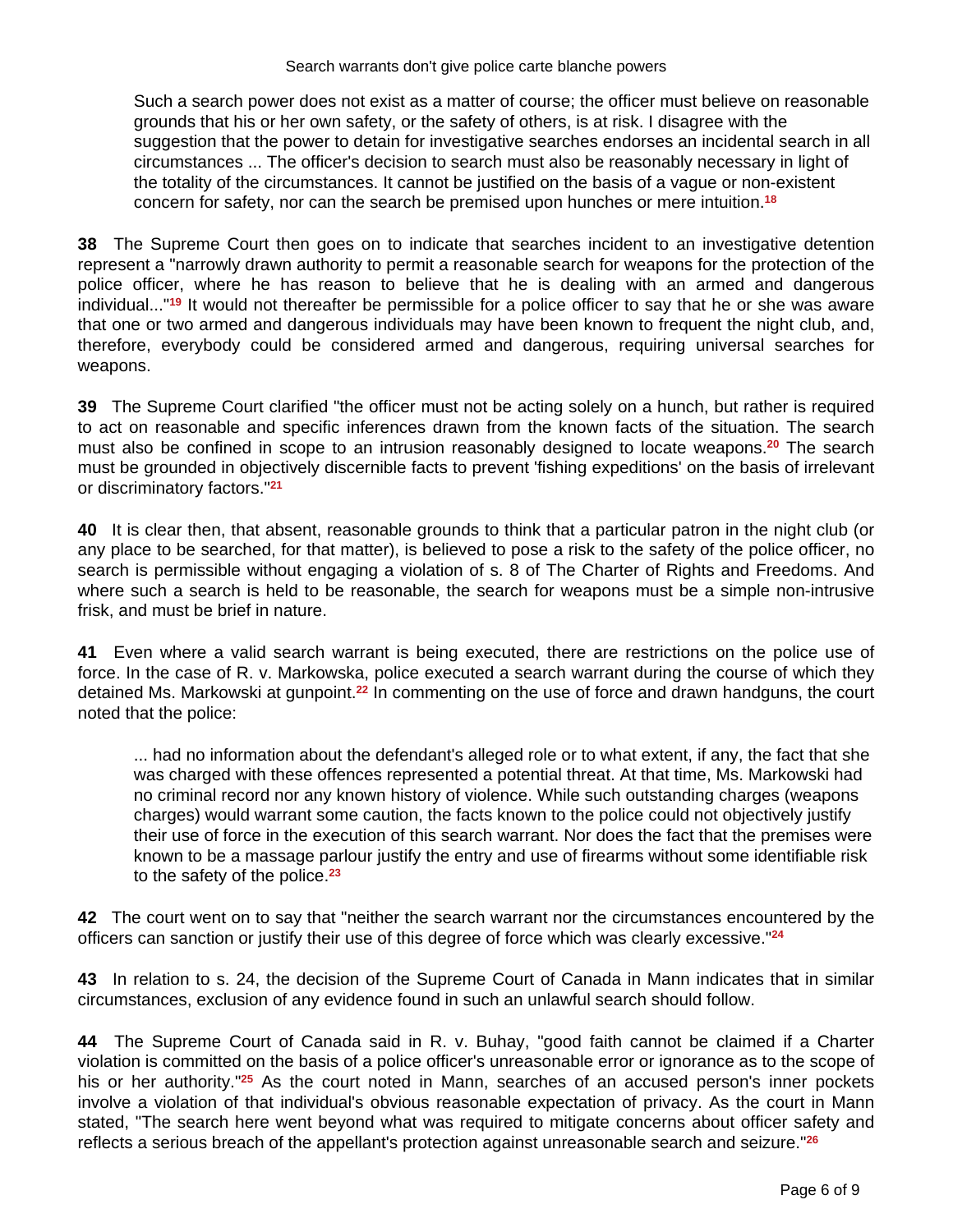**45** Even before the Supreme Court of Canada decided the Mann case, courts were employing these same principles to exclude evidence unlawfully obtained from individuals who had the misfortune of being present when a search warrant was being executed. In the Kirby case quoted above, Justice Smith stated:

The officers apparently believed that they were entitled to detain the accused, and to subject him to an immediate search in the absence of reasonable grounds. The evidence suggests that the officers were animated by an approach that 'things can happen' or 'you can never be too careful.' While courts must appreciate that police officers are often subject to danger, and must be loathe to second guess decisions made in the field, the law simply does not allow individuals not subject to arrest to be subject to such purely precautionary searches 'just in case' ... What also troubles me about the police conduct in this case is the attitude that I detected that as long as the police are acting in the course of their duties, they have the power to subject individuals to such precautionary searches ... This apparent lack of understanding of the limits of their authority is serious. It suggests that this was not an isolated, fact-driven incident but part of a pattern of excess of authority when executing search warrants.**<sup>27</sup>**

**46** Justice Smith went on to note that the handcuffing of the accused during the execution of the search warrant tended to show a continued lack of respect for constitutional rights. He also said:

**47** Police searches of the person clearly involve an affront to the dignity and privacy of every individual subjected to them. While it is true that a search of one's pockets is a lesser affront to dignity and privacy than a more invasive search, it is still a significant interference going beyond a pat down.

**48** While a pat down and search of pockets will be the minimal norm for most persons lawfully arrested, it is not so for those not subject to arrest. The breach was serious.**<sup>28</sup>**

**49** In the 2003 Alberta Queen's Bench decision of R. v. Phan,**<sup>29</sup>** police were executing a search warrant at a residence where a confidential informant claimed that he had purchased cocaine. The accused was found in the residence being searched and, indeed 2.5 grams of cocaine were found in his pocket.

**50** The search warrant in the Phan case was actually a CDSA warrant, which would have allowed the police to search occupants. However, as noted by Justice Johnstone, subsection 11(5) of the CDSA provides that a police officer may search such persons where he or she has reasonable grounds to believe that the person is actually carrying drugs. The existence of the search warrant is not sufficient.

**51** As Justice Johnstone noted, "There is a temptation for authorities to sometimes use such a search as an opportunity to obtain evidence of a crime. This is a temptation that is strongly resisted by the courts... Individuals may be detained for investigative purposes and a cursory search such as a frisk or pat down as an incident to detention can be conducted to ensure officers' safety."**<sup>30</sup>**

**52** In a situation that seems to keep repeating itself in the search warrant cases, Justice Johnstone stated:

It appears that the officers, although acting in good faith, were operating under a standard belief that anyone found within the searched premises could be searched. The search warrant itself became their reasonable and probable grounds for effecting such searches of the person of the occupants. However, it was insufficient to do so. Therefore, this faulty reasoning resulted in a serious Charter breach given the nature of the search.**<sup>31</sup>**

**53** In discussing exclusion under s. 24(2), Justice Johnstone stated: "The narcotics found were real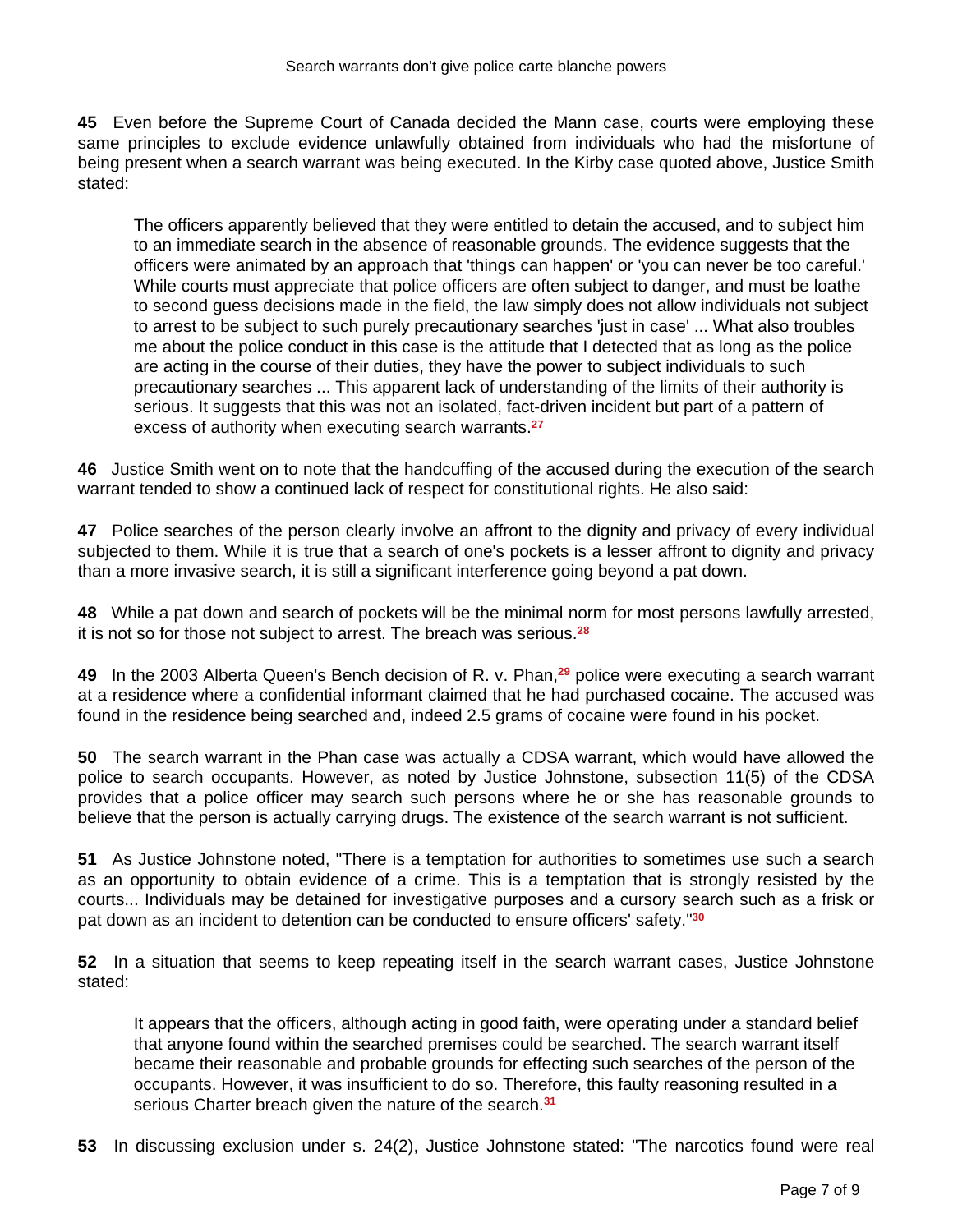## Search warrants don't give police carte blanche powers

evidence, but they could not have been discovered without the violation of accused's rights. This was a serious violation and not an isolated, situation-driven incident. It indicates a fundamental misunderstanding of the law by the officers and perhaps a systemic problem given their reference to 'standard' practice."**<sup>32</sup>**

 While the legality of the search of my client in The Comfort Zone was never determined, the matter provides an excellent case study about the power of the police to detain and search people found in a location during execution of a search warrant.

QL Update: 20100105 qp/e/qlsls

- [2004] S.C.J. No. 49, [2004] 3 S.C.R. 59 (SCC), at para. 15.
- R. v. Grant, [1993] S.C.J. No. 98, [1993] 3 S.C.R. 223, 84 C.C.C. (3d) 173, 24 CR (4th) 1 (S.C.C.).
- R. v. Simpson, [1993] O.J. No. 308, 12 O.R. (3d) 182 (C.A.).
- R. v. Kirby, [2001] M.J. No. 593, at para. 71 (P.C.).
- R. v. Kirby, [2001] M.J. No. 593, at para. 71 (P.C.).
- Levitz v. Ryan, [1972] O.J. No. 1921, [1972] 3 O.R. 783, 9 C.C.C. (2d) 182 (C.A.).
- R. v. Thompson, [1996] O.J. No. 1501 (Prov. Div.).
- R. v. Thompson, [1996] O.J. No. 1501 (Prov. Div.).
- R. v. Gogol, [1994] O.J. No. 61, 27 C.R. (4th) 357 (Prov. Div.).
- Supra.
- Supra.
- R. v. Mann, [2004] S.C.J. No. 49, [2004] 3 S.C.R. 59 (SCC), para. 44.
- R. v. Mann, [2004] S.C.J. No. 49, [2004] 3 S.C.R. 59 (SCC), para. 45.
- R. v. Nguyen, [2008] S.J. No. 799 (C.A.), at para. 13.
- R. v. Mann 2004 Carsw ellMan 303 (SCC), at para. 47
- R. v. Mor ris, [2008] O.J. No. 2281 (C.J.).
- Ibid.
- R. v. Mann, [2004] S.C.J. No. 49, [2004] 3 S.C.R. 59 (SCC), at para. 40.
- R. v. Mann, [2004] S.C.J. No. 49, [2004] 3 S.C.R. 59 (SCC), at para. 41.
- R. v. Mann, [2004] S.C.J. No. 49, [2004] 3 S.C.R. 59 (SCC).
- R. v. Mann, [2004] S.C.J. No. 49, [2004] 3 S.C.R. 59 (SCC).
- R. v. Markowska, [2004] O.J. No. 5153 (C.J.).
- R. v. Markowska, [2004] O.J. No. 5153 (C.J.).
- R. v. Markowska, [2004] O.J. No. 5153 (C.J.).
- R. v. Buhay, [2003] S.C.J. No. 30, 2003 SCC 30, [2003] 1 S.C.R. 631.
- R. v. Mann, [2004] S.C.J. No. 49, [2004] 3 S.C.R. 59 (SCC).